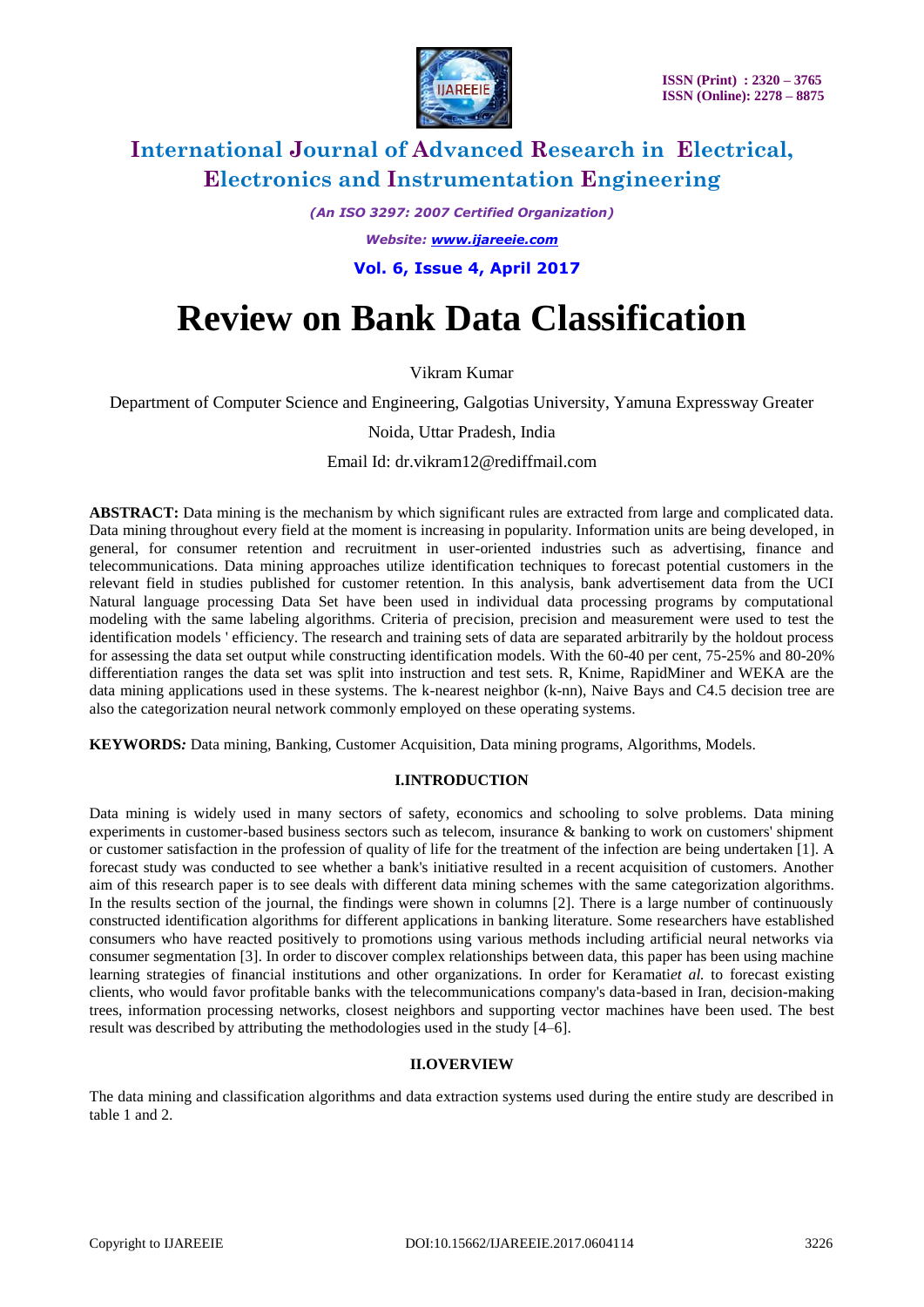

*(An ISO 3297: 2007 Certified Organization)*

*Website: [www.ijareeie.com](http://www.ijareeie.com/)*

# **Vol. 6, Issue 4, April 2017**

## TABLE 1: classification algorithms

| A. DATA MINING                                                     | Data mining is the process of extracting meaningful and structures<br>information in the complex data sets. During this procedure, data<br>mining methods such as classification, clustering and association rules<br>are used.                                                            |
|--------------------------------------------------------------------|--------------------------------------------------------------------------------------------------------------------------------------------------------------------------------------------------------------------------------------------------------------------------------------------|
| <b>B. CLASSIFICATION</b><br>ALGORITHMS USED IN THE<br><b>STUDY</b> | In this study, bank marketing data set in UCI Machine Learning Data<br>Set was used. Models were created using classification algorithms on<br>this data set. Classification algorithms used in the study are the k-<br>nearest neighbor (k-nn), Naive Bayes (NB), and C4.5 decision tree. |
| <b>C. K-NEAREST NEIGHBOR</b><br>ALGORTIHM (K-NN)                   | It is one of the most basic algorithms of sample-based learning<br>algorithms. In this algorithm learning process is performed with the<br>data in training set.                                                                                                                           |
| <b>D. NAIVE BAYES</b><br><b>ALGORITHM</b>                          | The Naive Bayes algorithm is named after the English mathematician<br>Thomas Bayes. Bayesian algorithms are among the statistical<br>classification techniques and are based on the statistical Bayesian<br>theorem. Bayes classifier is a predictive model, easier to apply.              |
| <b>E. C4.5 DECISION TREE</b><br><b>ALGORTIHM</b>                   | C4.5 algorithm has been developed by Ross Quinlan. The Gain Ratio<br>is used in the C4.5 decision tree. C4.5 algorithm can work with either<br>categorical or numerical attributes. Decision Trees generated by C4.5<br>can be used for classification.                                    |

### **TABLE 2: Data mining algorithms**

| A. DATA MINING<br><b>PROGRAMS</b> | Numerous programs have been developed to implement data<br>mining applications. Commercial programs such as SAS and open<br>source programs such as RapidMiner (YALE), Waikato<br>Environment for Knowledge Analysis (WEKA), R, Konstanz<br>Information Miner (KNIME) can be given as examples of data<br>mining programs developed |
|-----------------------------------|-------------------------------------------------------------------------------------------------------------------------------------------------------------------------------------------------------------------------------------------------------------------------------------------------------------------------------------|
| <b>B.</b> KNIME                   | Konstanz Information Miner (Knime) is a data mining program<br>developed by the Konstanz University data science team. Knime can<br>import data of various file extensions (such as .txt, .arff, .csv)                                                                                                                              |
| C. RAPIDMINER (YALE)              | It is a program developed by Ralf Klinkenberg, Ingo Mierswa and<br>Simon Fischer in Artificial Intelligence Unit of Dortmund University<br>of Technology. The Yale program has been developed at Yale<br>University. Yale has been reintroduced in 2007 with the RapidMiner<br>name                                                 |

#### **III.APPLICATION**

In this analysis, an application has been made for data mining classified algorithms to forecast consumer purchases using the UCI registry marketing data. Data Set Software has been used by the development of models of the same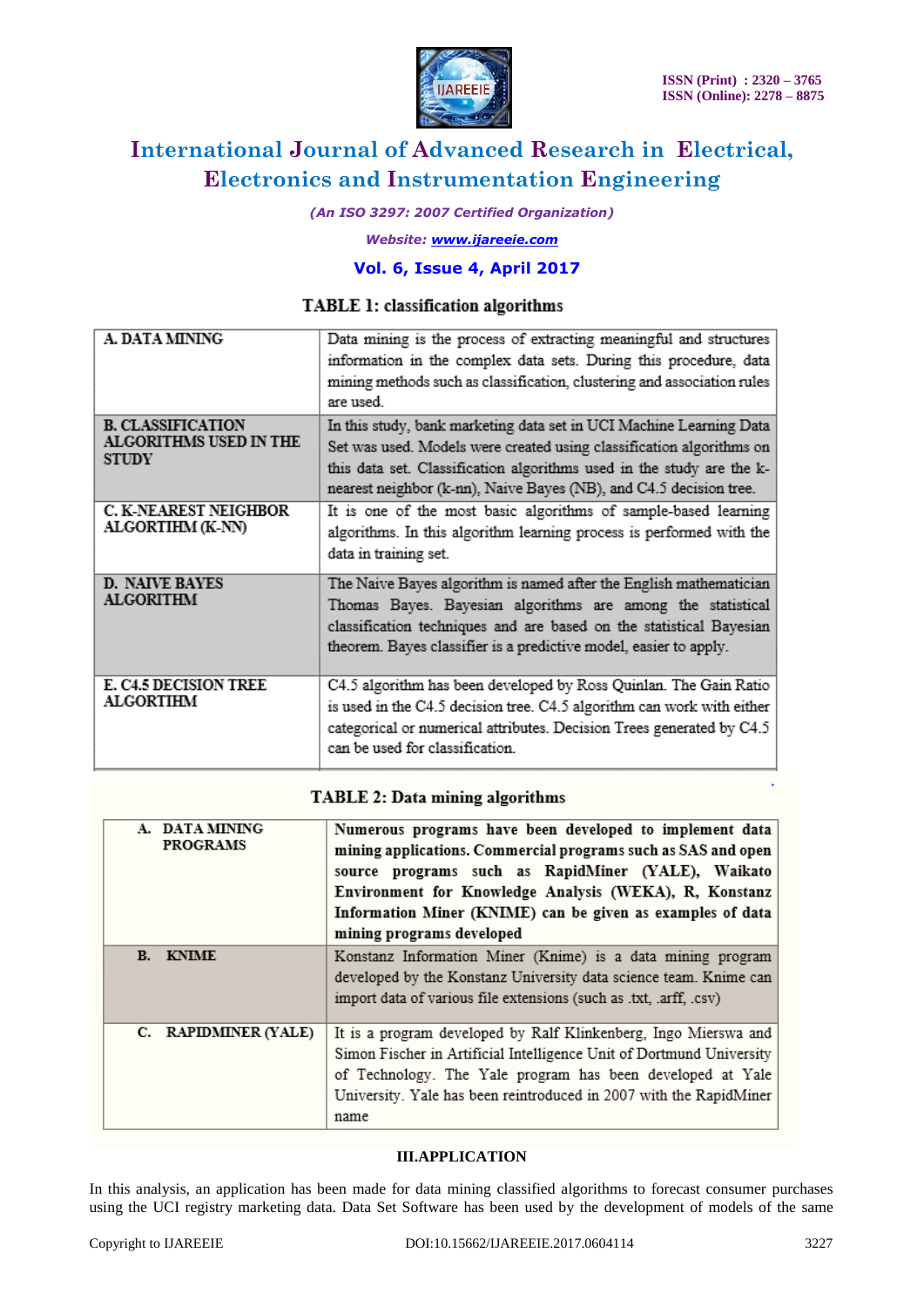

*(An ISO 3297: 2007 Certified Organization)*

*Website: [www.ijareeie.com](http://www.ijareeie.com/)*

### **Vol. 6, Issue 4, April 2017**

classified strategies in separate data mining systems for banking social media data set in UCI Natural language processing Data Set. The registry for banking marketing includes 18 attributes and 56322 customer documents [7]. Table 3 displays the type of information and assign description.

| No                      | <b>Attributes</b> | <b>Explanation of Attributes</b>                                                | Data<br>Type   |
|-------------------------|-------------------|---------------------------------------------------------------------------------|----------------|
|                         | age               | Customer's age                                                                  | Numeric        |
| $\overline{2}$          | job               | Business status of the customers                                                | Nominal        |
| $\overline{\mathbf{3}}$ | marital           | Customer's marital status                                                       | Nominal        |
| 4                       | education         | Customer's educational status                                                   | <b>Nominal</b> |
|                         | default           | Credit debt situation?                                                          | Nominal        |
| 6                       | balance           | Average annual balance                                                          | Numeric        |
| 7                       | housing           | Real estate debt situation?                                                     | Nominal        |
| 8                       | loan              | Personal debt situation?                                                        | Nominal        |
| 9                       | contact           | Type of communication                                                           | Nominal        |
| 10                      | day               | Last interview day                                                              | Numeric        |
| 11                      | month             | Last interview month                                                            | Numeric        |
| 12                      | duration          | <b>Last call duration</b>                                                       | Numeric        |
| 13                      | campaign          | Number of customers searching for the<br>campaign during the campaign           | Numeric        |
| 14                      | pdays             | The number of times the customer has been<br>called since the previous campaign | Numeric        |
| 15                      | Previous          | How many times the customer is called<br>before the campaign                    | Numeric        |
| 16                      | Poutcome          | The end of the previous marketing<br>campaign                                   | Nominal        |
| 17                      | Customer          | Is the customer a bank customer?                                                | Nominal        |

#### **TABLE 3 BANK DATA SET**

 $\triangleright$  Evaluation parameters for product results

Various methods are used to evaluate the model generated by classification computer programs. The uncertainty matrix is one of these approaches [8]. Table 4 shows the current meanings and expected values for the classification algorithm. Table 4, explains the success appraisal requirements for classified applications.

**Table 4: Appraisal requirements for classified applications**

|   |             | <b>Prediction</b> |       |  |  |  |  |
|---|-------------|-------------------|-------|--|--|--|--|
|   |             | <b>True</b>       | False |  |  |  |  |
|   | <b>True</b> |                   |       |  |  |  |  |
| Ē | False       | FТ                | FF    |  |  |  |  |

Models are generated to measure the data set using classification algorithms. The classification mechanisms are split into preparation and relevant data to see the efficiency of the detection models.For this splitting procedure different methods have been created [9]. The holdout protocol was used in this analysis among these approaches. The experiment and thetestingdataframe was segregated once with a different proportion in the hold-out segretion. The flow of such a process is shown in figure 1.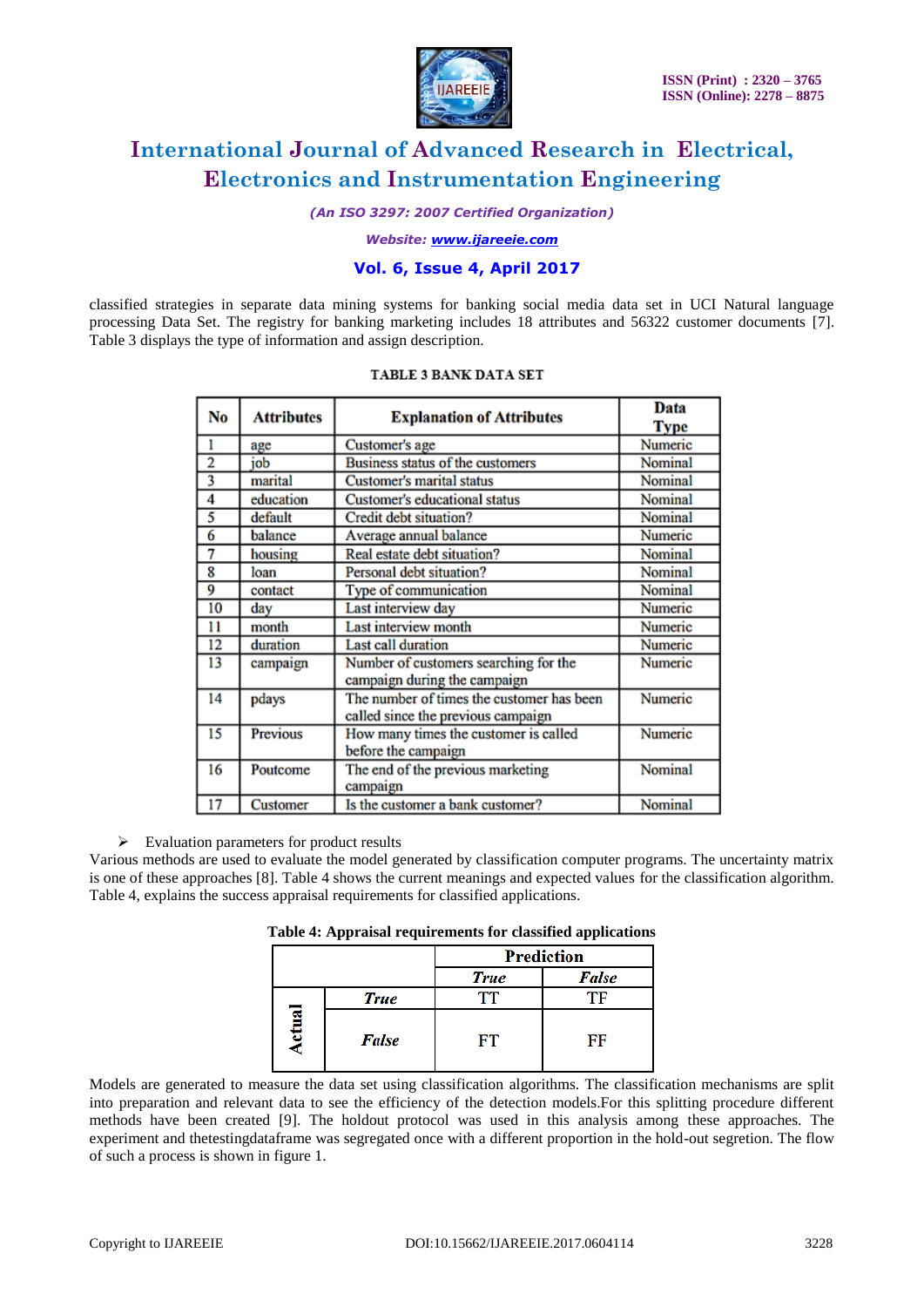

*(An ISO 3297: 2007 Certified Organization)*

*Website: [www.ijareeie.com](http://www.ijareeie.com/)*

# **Vol. 6, Issue 4, April 2017**



Fig. 1. Test and training set separation with the hold out method.

Formulations:

Table 4 consistency and error function is given by "Eq" (1) for the model created by the classification algorithms.

$$
Accuracy = \frac{TT + FF}{TT + TF + FT + FF}
$$

$$
Error = 1 - Accuracy
$$
 (1)

Pinpoint accuracy and responsiveness principles are offered by Eq (2) (3) for the model created by the Table 4 categorization machine learning.in each scenario.

$$
Precision = \frac{DD}{DD + YD}
$$

$$
Sensitivity = \frac{TT}{TT + TF}
$$
(2) & (3)

Equation shall specify the design consistency and F-measurement values of the identification formulas in Table 3. (4) and Eq, respectively. (5), in each case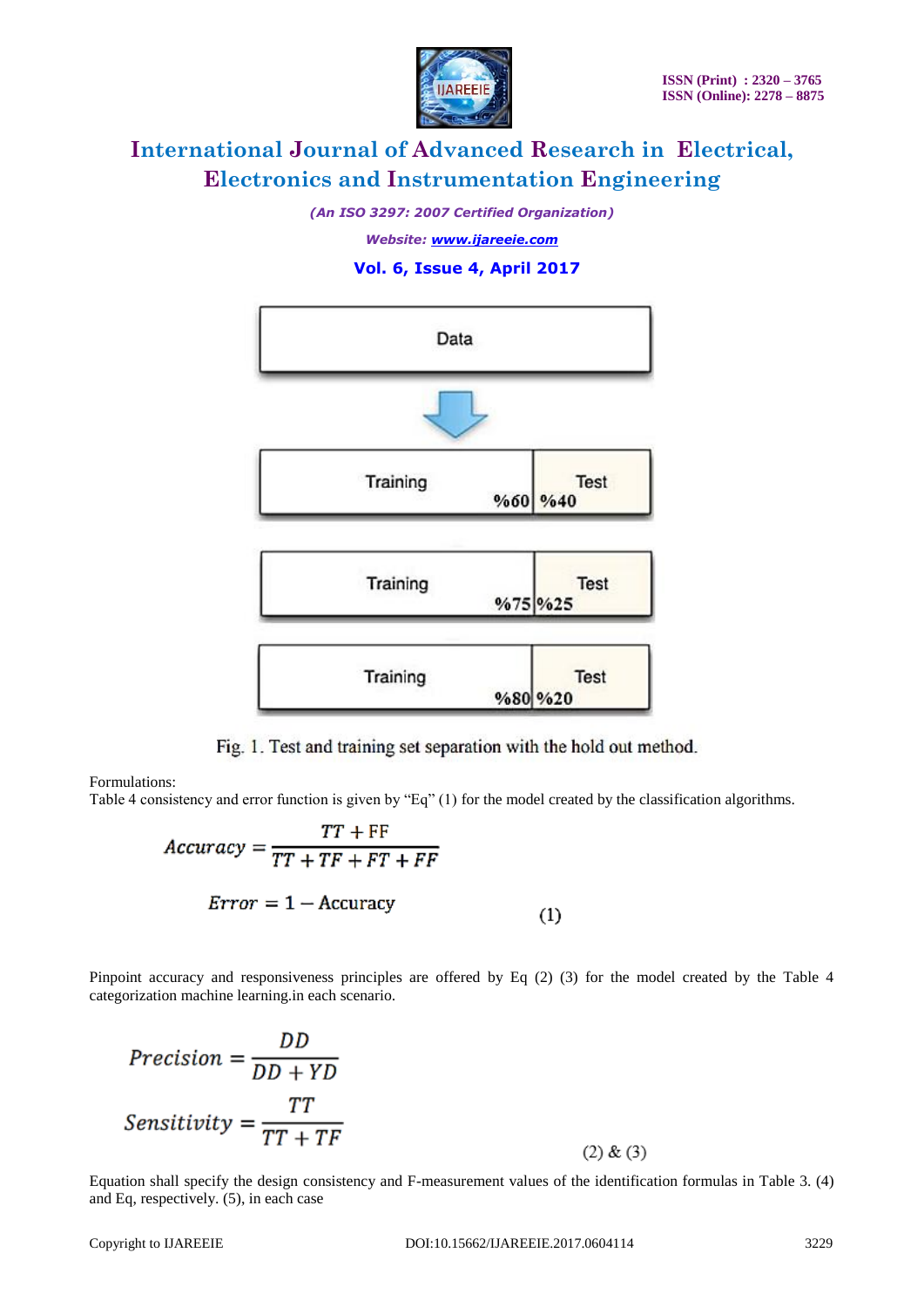

*(An ISO 3297: 2007 Certified Organization)*

*Website: [www.ijareeie.com](http://www.ijareeie.com/)*  **Vol. 6, Issue 4, April 2017**

# $Specificity = \frac{YY}{YY + YD}$  $F-measure = \frac{2 \times Sensitivity \times Precision}{Sensitivity + recursion}$  $(4) & (5)$

# **IV.RESULTS**

The banking advertisement data set was used by "R, Knime, Weka, and RapidMiner data-gathering programs. C4.5 Tree of Decision and Bayes categorization neural networks" commonly reveal in those programs. Models with knearest neighbor were developed. The reliability, reliability and calculation parameters of these prototypes have been assessed. The training set and the assessments in each data gathering system were opposed to "60% to 40%, 75% to 25%, 80% to 20% and 90% to-10%" to check the efficiency of all the components. The analysis included a contrast between "60% and 40%". Such sections are listed including both in Table 5, Table 6 and Table 7.

#### **Table 5: RESULTS OBTAINED IN R, KNIME, RAPIDMINER AND WEKA PROGRAMS WITH 60% HOLDOUT SEPARATION**

| <b>Criteria</b>   | Accuracv |       |       | <b>Precision</b> |       |       | <b>F-measure</b> |       |       |
|-------------------|----------|-------|-------|------------------|-------|-------|------------------|-------|-------|
| <b>Algorithms</b> | NB       | k-nn  | C4.5  | NB               | k-nn  | C4.5  | NB               | k-nn  | C4.5  |
|                   | 0.872    | 0.871 | 0.904 | 0.930            | 0.909 | 0.933 | 0.927            | 0.928 | 0.946 |
| <b>Knime</b>      | 0.866    | 0.860 | 0.902 | 0.921            | 0.867 | 0.938 | 0.825            | 0.900 | 0,935 |
| <b>RapidMiner</b> | 0.861    | 0.846 | 0.885 | 0.916            | 0.857 | 0.932 | 0.880            | 0.890 | 0,918 |
| Weka              | 0.881    | 0.864 | 0.900 | 0.936            | 0.913 | 0.940 | 0.933            | 0.924 | 0.944 |

The same figures were reported for the success analysis in Table 5, Table 6, and Table 7. The "C4.5 decision tree was the best match in all aspects of the success metrics. In fact, the Weka system, whereas the R method produced better outcomes on the other three parameters, produced better performance".

# Table 6: RESULTS OBTAINED IN R, KNIME, RAPIDMINER AND WEKA PROGRAMS WITH 75% HOLDOUT SEPARATION

| <b>Criteria</b>   | Accuracy |       |       |      | <b>Precision</b> |       | <b>F-measure</b> |      |       |
|-------------------|----------|-------|-------|------|------------------|-------|------------------|------|-------|
| <b>Algorithms</b> | NB       | k-    | C4.5  | NB   | k-               | C4.5  | NB               | k-   | C4.5  |
|                   |          | nn    |       |      | nn               |       |                  | mn   |       |
|                   | 0.875    | 0.875 | 0.906 | 0.93 | 0.91             | 0.935 | 0.92             | 0.93 | 0.948 |
| <b>Knime</b>      | 0.842    | 0.870 | 0.905 | 0.88 | 0.88             | 0.933 | 0.88             | 0.87 | 0.90  |
| <b>RapidMiner</b> | 0.869    | 0.842 | 0.885 | 0.88 | 0.88             | 0.930 | 0.86             | 0.86 | 0.93  |
| Weka              | 0.882    | 0.865 | 0.902 | 0.93 | 0.91             | 0.937 | 0.93             | 0.92 | 0.947 |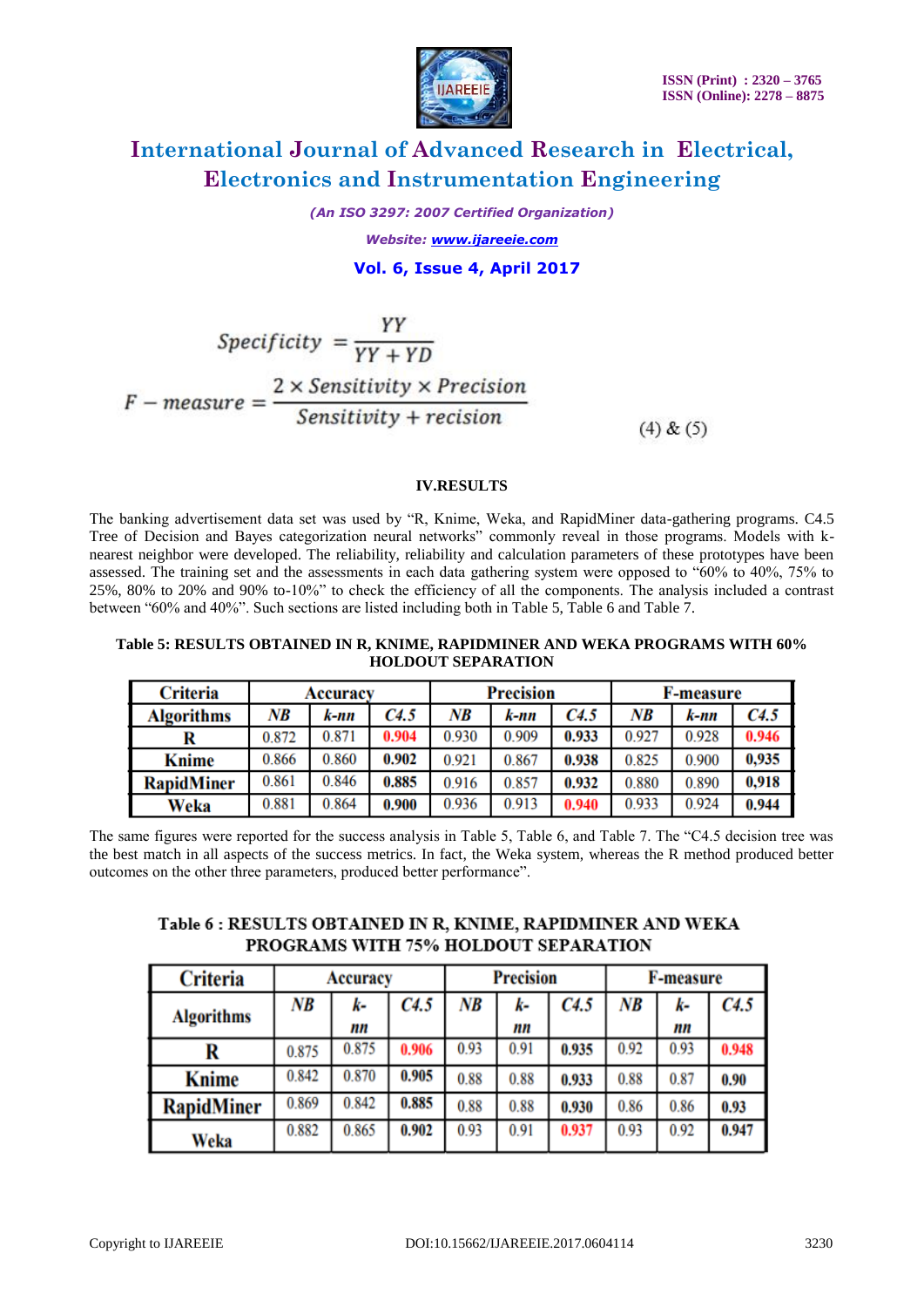

*(An ISO 3297: 2007 Certified Organization)*

*Website: [www.ijareeie.com](http://www.ijareeie.com/)*

### **Vol. 6, Issue 4, April 2017**

# Table 7: RESULTS OBTAINED IN R, KNIME, RAPIDMINER AND WEKA PROGRAMS WITH 80% HOLDOUT SEPARATION

| <b>Criteria</b>   | Accuracy |          |       | <b>Precision</b> |       |       | F-measure |          |       |
|-------------------|----------|----------|-------|------------------|-------|-------|-----------|----------|-------|
| <b>Algorithms</b> | NB       | k-<br>nn | C4.5  | NB               | k-nn  | C4.5  | NB        | k-<br>nn | C4.5  |
| R                 | 0.875    | 0.87     | 0.906 | 0.934            | 0.911 | 0.935 | 0.928     | 0.93     | 0.947 |
| <b>Knime</b>      | 0.842    | 0.87     | 0.905 | 0.882            | 0.880 | 0.933 | 0.883     | 0.87     | 0.90  |
| <b>RapidMiner</b> | 0.869    | 0.84     | 0.88  | 0.880            | 0.882 | 0.930 | 0.865     | 0.86     | 0.93  |
| Weka              | 0.882    | 0.86     | 0.902 | 0.931            | 0.913 | 0.937 | 0.933     | 0.92     | 0.946 |

### **V.CONCLUSION**

Data mining approaches utilize identification techniques to forecast potential customers in the relevant field in studies published for customer retention. In this analysis, bank advertisement data from the UCI Natural language processing Data Set have been used in individual data processing programs by computational modeling with the same labeling algorithms. Criteria of precision, precision and measurement were used to test the identification models ' efficiency. The research and training sets of data are separated arbitrarily by the holdout process for assessing the data set output while constructing identification models in this analysis, models of categorization machine learning were tested for the success of separate data-mining programs. In the four initiatives used, different findings were collected. Nevertheless, the decision tree optimization was the most efficient implementation in all programs. This result shows that the decision-tab approach provides better results independent of the system. Further studies are also needed to support this result by working with data other than the bank data set. This is a subject of another research to be further investigated in the future.

### **REFERENCES**

[1]The World Bank, "Data: World Bank Country and Lending Groups," World Bank Country and Lending Groups, 2018. .

[2]C. L. Huang, M. C. Chen, and C. J. Wang, "Credit scoring with a data mining approach based on support vector machines," Expert Syst. Appl., 2007.

[3]E. W. T. Ngai, Y. Hu, Y. H. Wong, Y. Chen, and X. Sun, "The application of data mining techniques in financial fraud detection: A classification framework and an academic review of literature," Decis. Support Syst., 2011.

[4]S. Agarwal, "Data mining: Data mining concepts and techniques," in Proceedings - 2013 International Conference on Machine Intelligence Research and Advancement, ICMIRA 2013, 2014.

[5]J. Tang, S. Alelyani, and H. Liu, "Feature selection for classification: A review," in Data Classification: Algorithms and Applications, 2014.

[6]Y. Zheng, "Trajectory data mining: An overview," ACM Transactions on Intelligent Systems and Technology. 2015.

[7]S. Wang and W. Shi, "Data mining and knowledge discovery," in Springer Handbook of Geographic Information, 2012.

[8]G. Kesavaraj and S. Sukumaran, "A study on classification techniques in data mining," in 2013 4th International Conference on Computing, Communications and Networking Technologies, ICCCNT 2013, 2013.

[9]C. Ratanamahatana and E. Keogh, "Everything you know about dynamic time warping is wrong," Third Work. Min. Temporal Seq. Data, 2004.